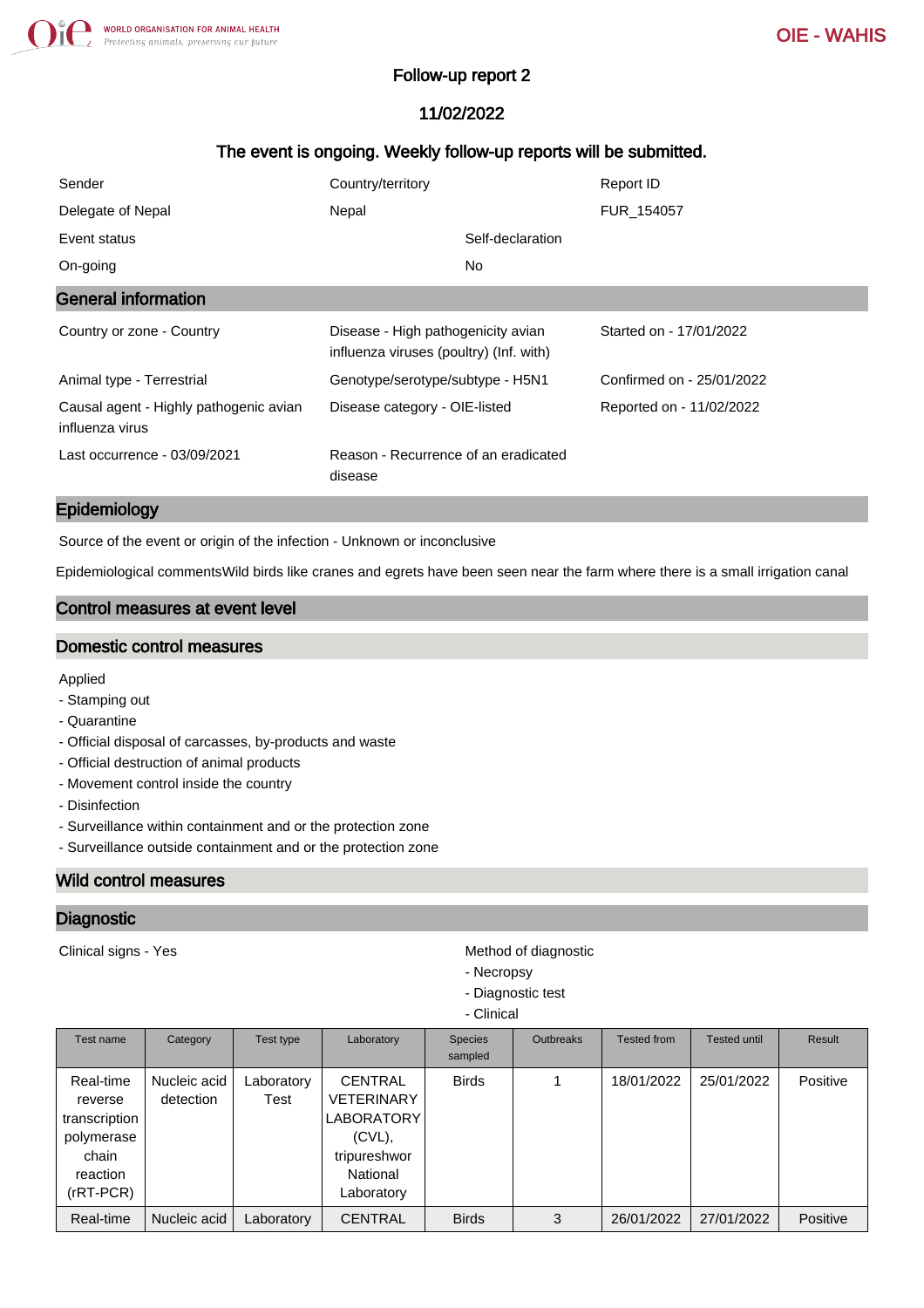| reverse<br>transcription<br>polymerase<br>chain<br>reaction<br>$(rRT-PCR)$              | detection                 | <b>Test</b>        | <b>VETERINARY</b><br><b>LABORATORY</b><br>$(CVL)$ ,<br>tripureshwor<br>National<br>Laboratory                   |              |   |            |            |          |
|-----------------------------------------------------------------------------------------|---------------------------|--------------------|-----------------------------------------------------------------------------------------------------------------|--------------|---|------------|------------|----------|
| Real-time<br>reverse<br>transcription<br>polymerase<br>chain<br>reaction<br>$(rRT-PCR)$ | Nucleic acid<br>detection | Laboratory<br>Test | <b>CENTRAL</b><br><b>VETERINARY</b><br><b>LABORATORY</b><br>$(CVL)$ ,<br>tripureshwor<br>National<br>Laboratory | <b>Birds</b> | 1 | 28/01/2022 | 01/02/2022 | Positive |

## Quantitative data summary

#### Measuring unit - Animal

| <b>Species</b> | Type       | Susceptible | Cases | <b>Deaths</b> | Killed and<br>disposed of | Slaughtered | Vaccinated | Outbreak<br>morbidity | <b>Outbreak</b><br>mortality |
|----------------|------------|-------------|-------|---------------|---------------------------|-------------|------------|-----------------------|------------------------------|
| <b>Birds</b>   | <b>New</b> | 1357        | 140   | 140           | 1217                      |             |            |                       |                              |
| <b>Birds</b>   | Total      | 11107       | 4790  | 4790          | 6317                      |             | 0          |                       |                              |
| All species    | <b>New</b> | 1357        | 140   | 140           | 1217                      |             |            |                       |                              |
| All species    | Total      | 11107       | 4790  | 4790          | 6317                      |             | 0          |                       |                              |

## **Outbreaks**

## ob\_96522-Katahari-7, Hurhuriya tole, Morang

Epidemiological unit - Farm Geographic coordinates - 26.509568,87.391801

Started on - 25/01/2022 First administrative division - East Second administrative division - Koshi Third administrative division - Morang

Location - Katahari-7, Hurhuriya tole, Morang

Description of the affected populationCommercial Broiler of 4 weeks old

| <b>Species</b> | <b>Type</b> | Measuring unit | Susceptible              | Cases                    | <b>Deaths</b>            | Killed and<br>disposed of | Slaughtered              | Vaccinated |
|----------------|-------------|----------------|--------------------------|--------------------------|--------------------------|---------------------------|--------------------------|------------|
| <b>Birds</b>   | <b>New</b>  | Animal         | $\overline{\phantom{0}}$ | $\overline{\phantom{0}}$ |                          | -                         | $\overline{\phantom{0}}$ |            |
| <b>Birds</b>   | Total       | Animal         | 2000                     | 450                      | 450                      | 1550                      | 0                        | 0          |
| All species    | <b>New</b>  | Animal         | $\overline{\phantom{0}}$ | $\overline{\phantom{0}}$ | $\overline{\phantom{0}}$ | -                         | $\overline{\phantom{0}}$ |            |
| All species    | Total       | Animal         | 2000                     | 450                      | 450                      | 1550                      | 0                        | $\Omega$   |

### ob\_96523-Lokhantari-1, Gramthan, Morang

Epidemiological unit - Farm Geographic coordinates -

26.518308,87.310412

Started on - 25/01/2022 First administrative division - East Second administrative division - Koshi Third administrative division - Morang

Location - Lokhantari-1, Gramthan, Morang

Description of the affected populationBackyard poultry of 6 weeks old

| <b>Species</b> | <b>Type</b> | Measuring unit | Susceptible | Cases | <b>Deaths</b>            | Killed and<br>disposed of | Slaughtered | Vaccinated |
|----------------|-------------|----------------|-------------|-------|--------------------------|---------------------------|-------------|------------|
| <b>Birds</b>   | New         | Animal         |             | -     | $\overline{\phantom{a}}$ | -                         |             |            |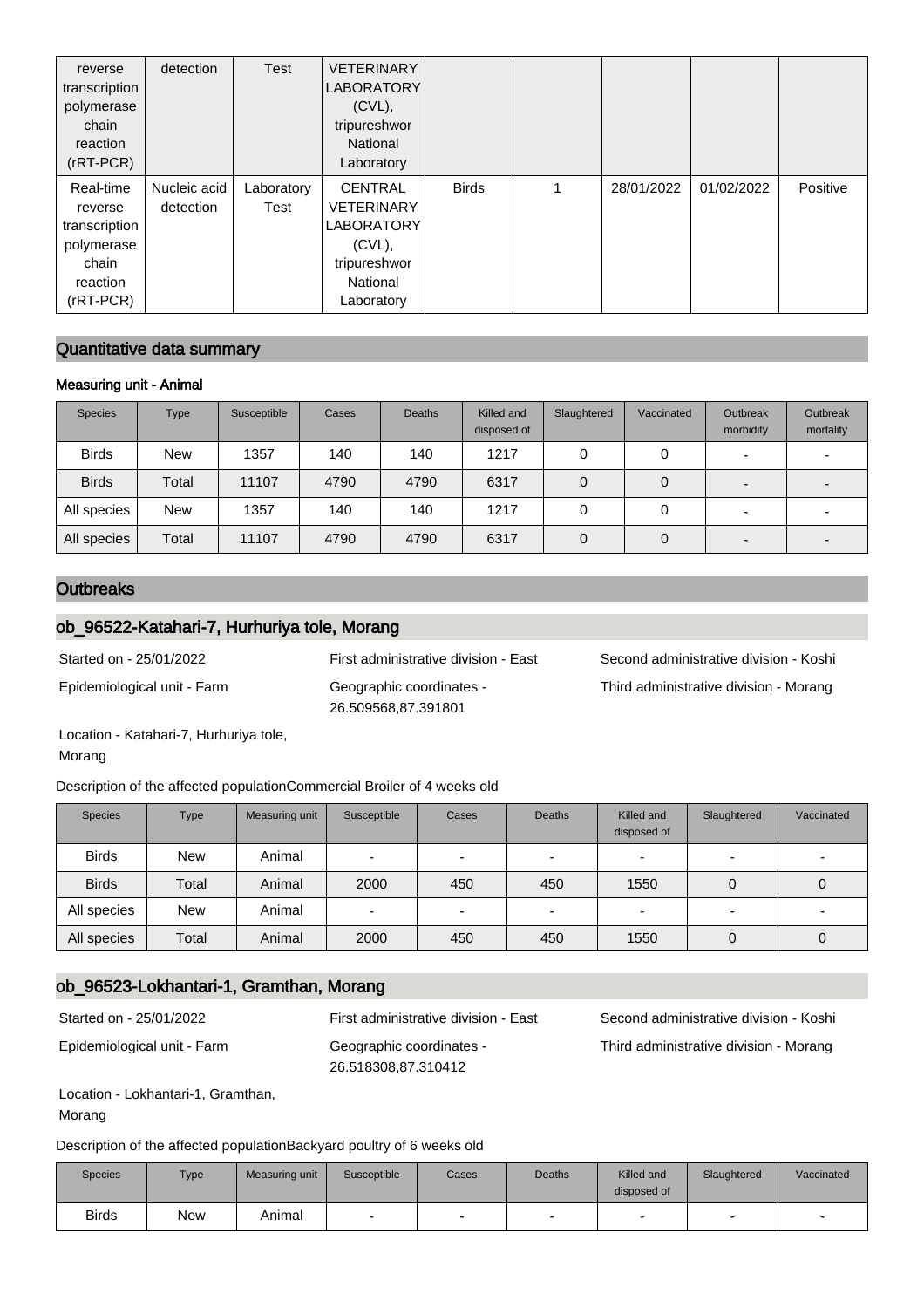| <b>Birds</b> | Total      | Animal | 2040 | 190                      | 190 | 1850 |  |
|--------------|------------|--------|------|--------------------------|-----|------|--|
| All species  | <b>New</b> | Animal |      | $\overline{\phantom{0}}$ |     |      |  |
| All species  | Total      | Animal | 2040 | 190                      | 190 | 1850 |  |

### ob\_96521-Budhiganga-5, Shishwa tole, Morang

Epidemiological unit - Farm Geographic coordinates -

26.576515,87.318507

Started on - 26/01/2022 First administrative division - East Second administrative division - Koshi Third administrative division - Morang

Location - Budhiganga-5, Shishwa tole, Morang

Description of the affected populationBackyard poultry of 15 weeks old

| <b>Species</b> | <b>Type</b> | Measuring unit | Susceptible              | Cases                    | <b>Deaths</b> | Killed and<br>disposed of | Slaughtered              | Vaccinated |
|----------------|-------------|----------------|--------------------------|--------------------------|---------------|---------------------------|--------------------------|------------|
| <b>Birds</b>   | <b>New</b>  | Animal         |                          | $\overline{\phantom{0}}$ |               |                           | $\overline{\phantom{0}}$ |            |
| <b>Birds</b>   | Total       | Animal         | 550                      | 500                      | 500           | 50                        | 0                        |            |
| All species    | <b>New</b>  | Animal         | $\overline{\phantom{a}}$ | $\overline{\phantom{0}}$ | -             | -                         | $\overline{\phantom{a}}$ |            |
| All species    | Total       | Animal         | 550                      | 500                      | 500           | 50                        | 0                        |            |

### ob\_97354-Biratnagar metropolitan city-18, Morang

| Started on - 30/01/2022                | First administrative division - East                  | Detailled characterization - -                  |
|----------------------------------------|-------------------------------------------------------|-------------------------------------------------|
| Second administrative division - Koshi | Epidemiological unit - Farm                           | Geographic coordinates -<br>26.414534,87.310412 |
| Third administrative division - Morang | Location - Biratnagar metropolitan city-18,<br>Morang |                                                 |

Description of the affected populationBackyard poultry, Turkey, and ducks of various age group

| <b>Species</b> | <b>Type</b> | Measuring unit | Susceptible | Cases | <b>Deaths</b> | Killed and<br>disposed of | Slaughtered | Vaccinated |
|----------------|-------------|----------------|-------------|-------|---------------|---------------------------|-------------|------------|
| <b>Birds</b>   | <b>New</b>  | Animal         | 1357        | 140   | 140           | 1217                      | 0           |            |
| <b>Birds</b>   | Total       | Animal         | 1357        | 140   | 140           | 1217                      | 0           |            |
| All species    | <b>New</b>  | Animal         | 1357        | 140   | 140           | 1217                      |             |            |
| All species    | Total       | Animal         | 1357        | 140   | 140           | 1217                      | 0           |            |

### ob\_96222-Gramthan-1, Khuniyakatta, Morang

| Started on - 17/01/2022                | First administrative division - East | Detailled characterization - -                  |
|----------------------------------------|--------------------------------------|-------------------------------------------------|
| Second administrative division - Koshi | Epidemiological unit - Farm          | Geographic coordinates -<br>26.521401.87.310642 |

Third administrative division - Morang Location - Gramthan-1, Khuniyakatta,

Morang

#### Description of the affected populationCommercial layers 70 weeks and 32 weeks old

| <b>Species</b> | <b>Type</b> | Measuring unit | Susceptible | Cases                    | <b>Deaths</b> | Killed and<br>disposed of | Slaughtered    | Vaccinated |
|----------------|-------------|----------------|-------------|--------------------------|---------------|---------------------------|----------------|------------|
| <b>Birds</b>   | New         | Animal         | -           | $\overline{\phantom{0}}$ |               | -                         | $\blacksquare$ |            |
| <b>Birds</b>   | Total       | Animal         | 5160        | 3510                     | 3510          | 1650                      | 0              | 0          |
| All species    | <b>New</b>  | Animal         | -           | -                        | -             | -                         | $\blacksquare$ |            |
| All species    | Total       | Animal         | 5160        | 3510                     | 3510          | 1650                      | 0              | O          |

World organisation for animal health © 2022 OIE. All rights reserved.